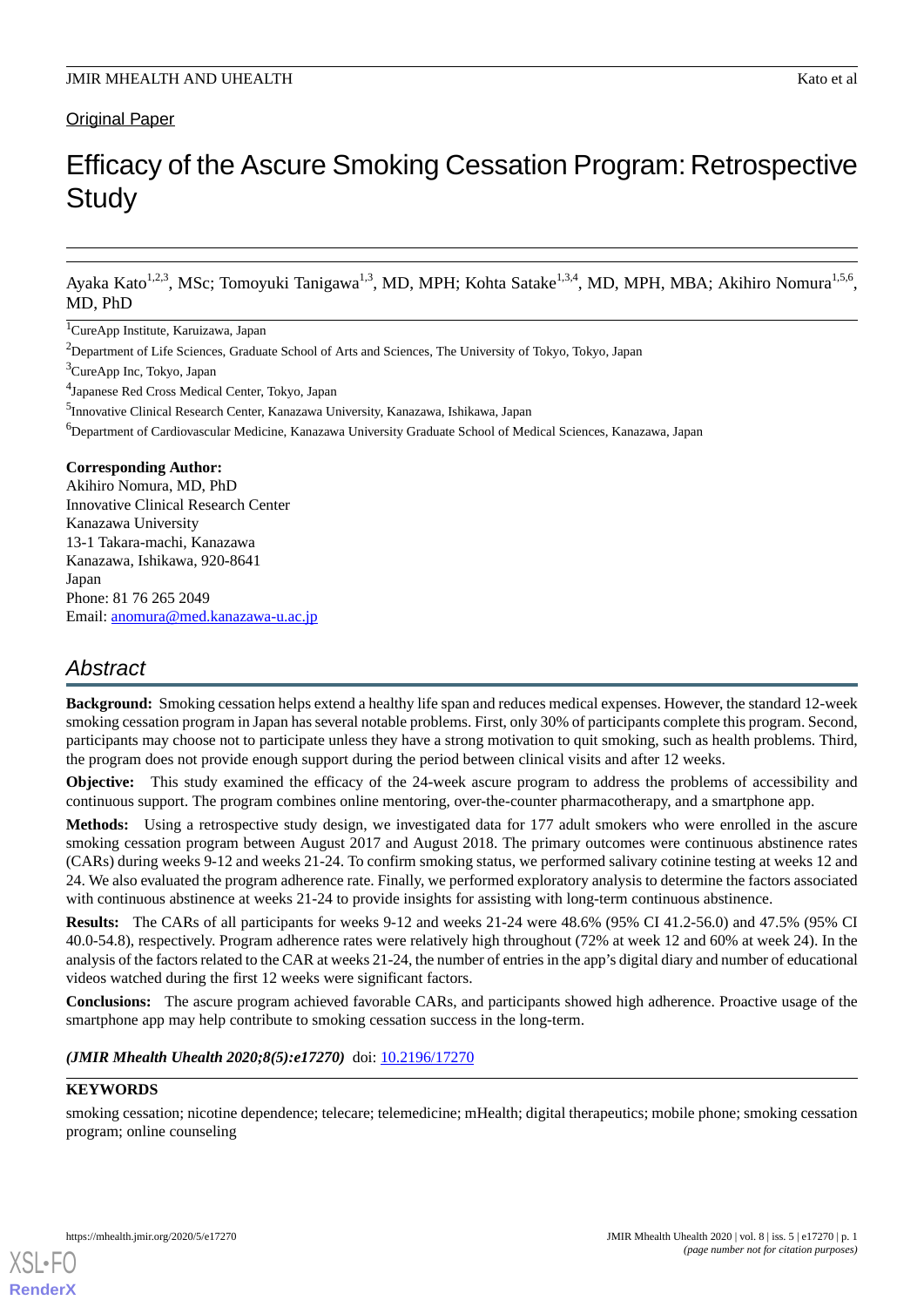# *Introduction*

# **Background**

Smoking is a preventable cause of many health problems, such as cardiovascular diseases, respiratory diseases, and malignant tumors [[1,](#page-7-0)[2](#page-7-1)]. There are more than 20 million smokers in Japan, and deaths from smoking-related diseases are estimated to exceed 12,900 annually [[3\]](#page-7-2). Smoking cessation can greatly contribute to extending a healthy life span and the reduction of medical expenses [[3,](#page-7-2)[4](#page-7-3)]. In Japan, smoking cessation is mainly encouraged through outpatient services. Following a diagnosis of nicotine dependence via interviews and questionnaires at their first visit, patients are eligible for a 12-week standard smoking cessation treatment program that includes 5 clinic visits and an initial screening interview to check exhaled carbon monoxide [[5\]](#page-7-4). In many cases, respiratory physicians and nurses administer the cessation treatment program, which includes the following elements: evaluating the severity of nicotine dependence, measuring the exhaled carbon monoxide concentration, prescribing the appropriate medicine (mostly varenicline or a nicotine patch), and a consultation for quitting smoking, with advice based on behavioral therapy.

This standard smoking cessation program, however, has 3 major problems. First, only about 30% of participants who start the program complete it, often because of the burden of the clinical visits [\[5](#page-7-4)]. Second, there is a gap between the number of people who want to quit smoking and those who go to a hospital. The estimated ratio of smokers who participated in the program is only approximately  $\leq 5\%$  [\[5](#page-7-4),[6\]](#page-7-5), although 29.8% of smokers are willing to quit smoking [\[7\]](#page-8-0). Participants who choose to join the program might only do so because they have serious health problems or a strong motivation to quit smoking; for example, 38% of outpatient program participants had coexisting diseases [[5\]](#page-7-4). According to pooled analysis from 8 cohort studies in Japan [[8\]](#page-8-1), to lower the risk of morbidity from smoking-related cancer to the same level as that of a lifetime non-smoker, male smokers needed over 21 years, and female smokers needed 11 years of abstinence. Therefore, early intervention is important, especially encouraging quitting in young people who might not yet have coexisting diseases or who might be motivated to quit. Third, the continuous abstinence rate (CAR) drops significantly after completing the 12-week program and pharmacological therapy [[9\]](#page-8-2). Given that the decline in CAR plateaus at around week 24, finding a way to assist patients in continuing abstinence beyond 12 weeks could help ensure long-term smoking cessation success [[9\]](#page-8-2).

As one way to address the shortcomings of the 12-week program, the "ascure" smoking cessation program was created by CureApp Inc. Its features address some of the concerns related to the standard 12-week program: It is conducted remotely; uses a smartphone app, which is familiar to young people, to provide follow-up assistance; and supports participants for 24 weeks. It also provides professional online mentoring and offers nicotine replacement therapy (over-the-counter medical patches) delivered to the patient's home. The ascure smartphone app was developed based on research with the CureApp Smoking Cessation app [\[10](#page-8-3)-[12\]](#page-8-4).

 $XS$  • FO **[RenderX](http://www.renderx.com/)** App users have access to tailored guidance in a timely fashion through daily use. The ascure program also offers 6-8 online counseling sessions conducted with experienced nurses and pharmacists.

Smoking cessation programs based on smartphone apps are rapidly increasing globally [[13](#page-8-5)[,14](#page-8-6)]. Despite their popularity, there is limited research on which aspect of the apps predicts smoking cessation. A study on an app employing a behavior change model called acceptance and commitment therapy (ACT) and investigating the associations between a user's smoking cessation and their usage of the app features reported that 2 ACT-specific practices and viewing the cessation plan were the strongest predictors of smoking cessation [[15\]](#page-8-7). Another study analyzed a smoking cessation app designed to deliver the essential features of the United States Clinical Practice Guideline [[16\]](#page-8-8). The authors reported that the number of weeks of active app use (>0 interactions/week) was an important predictor of successful smoking cessation among those using the app. However, no systematic analysis has been done that considers the predictive factors of smoking cessation, especially of app features, when using a combination of online mentoring, over-the-counter medication, and a smartphone app among Japanese smokers.

# **Objectives**

This study retrospectively examined the clinical efficacy of the ascure smoking cessation program and its impact on continuous smoking cessation. We also used exploratory analysis to determine the factors associated with continuous abstinence at weeks 21-24 to gain insights for supporting long-term continuous abstinence.

# *Methods*

# **Study Design**

This was a retrospective study evaluating the efficacy of the ascure smoking cessation program. We conducted this study in compliance with the Declaration of Helsinki, and all other applicable laws and guidelines in Japan. All study procedures were reviewed and approved by the Kanazawa University Institutional Review Board (2019-023 (3058)).

# **Participants**

We assessed 177 adult smokers participating in the ascure smoking cessation program in Japan from August 2017 to August 2018. All participants had their own iOS or Android smartphones, desired to quit smoking, and were members of one of 16 corporate health insurance societies. Participants were recruited mostly via self-selection. Some became aware of this program through individual recommendations from professionals (public health nurses) at medical checkups. Advertisements by email, post, or leaflets distributed at hospitals were used for recruitment. We included participants who smoked >10 cigarettes per day and who agreed to the study's privacy policy by providing written informed consent for data to be used in our analysis. We excluded participants who had difficulty using their smartphones according to the instructions or who were diagnosed with a mental illness.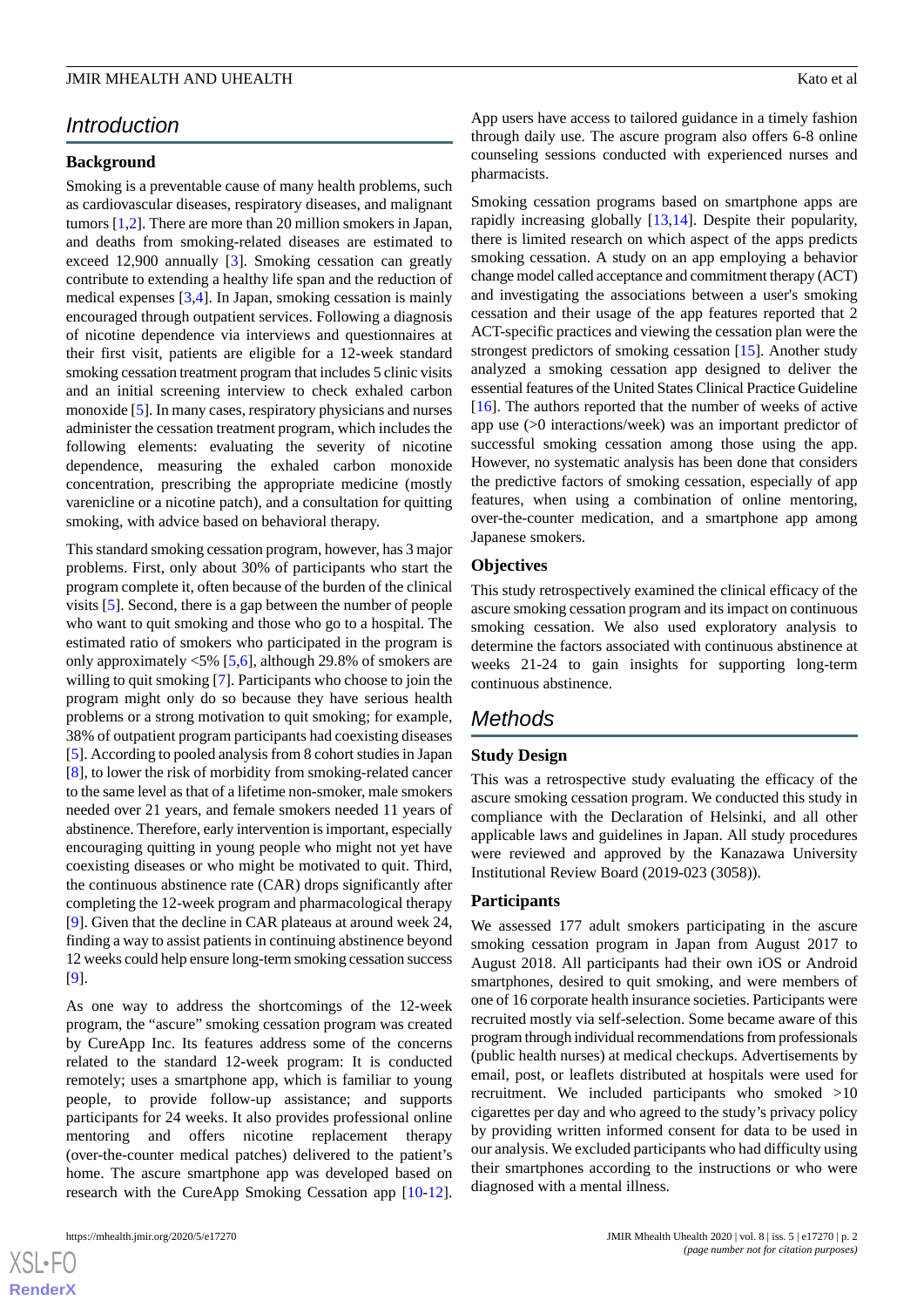## **Outcomes**

The primary outcomes of this study were participants' CARs during weeks 9-12 and weeks 21-24. During the online video sessions at weeks 12 and 24, mentors asked participants whether they had smoked during the month prior to the current session and asked them to perform salivary cotinine testing using iScreen (Cotinine Oral Fluid Screening Device, Abbott Diagnostics Medical Co, Ltd, Tokyo, Japan). The results of the test were confirmed visually via video. This allowed supplementation of the self-reported continuous abstinence via salivary cotinine testing. We also assessed adherence to the program based on how many weeks participants took part in the online sessions (weeks 1, 2, 4, 8, 12, and 24). Furthermore, we used exploratory analysis to determine the variable factors associated with smoking cessation success at week 24 (demographic data, smoking history, and app usage) to provide potential insights for maintaining long-term continuous abstinence.

# **Ascure Smoking Cessation App**

<span id="page-2-0"></span>The ascure smoking cessation program is a 24-week completely remote, online program including 6 online sessions with the

Figure 1. Scheme of the ascure smoking cessation program.

exclusive ascure smoking cession smartphone app. The app was developed by CureApp Inc (Tokyo, Japan). As noted earlier, the app's contents were developed based on the findings of clinical studies using the CureApp Smoking Cessation app for patients diagnosed with nicotine dependence [\(Multimedia](#page-7-6) [Appendix 1\)](#page-7-6). The ascure app is compatible with both iOS and Android smartphones and meets the software inspection criteria and security requirements of the Apple App Store and Google Play. CureApp Inc provided participants with the app activation codes to begin use. The participants downloaded the app, activated the app using the codes provided, and entered their personal demographic information including age, gender, years of smoking, and estimated number of cigarettes smoked per day. Their information was securely stored on a cloud system and utilized to support the smoking cessation of each participant in their personalized counseling.

The app (see [Figure 1](#page-2-0)) comprises 4 steps to maximize the therapeutic effect of the medications and online mentoring sessions for smoking cessation: learning, exercise, keeping a record, and rescue.



# *Learning: Educational Video Tutorials to Help Users Quit Smoking*

Participants were encouraged to watch 1-3–minute video tutorials on nicotine dependence that provided useful tips on smoking cessation based on behavioral therapy. A total of 24 video tutorials were provided during the 24-week smoking cessation program.

# *Exercise: A Personalized To-Do List to Change Habits*

After being exposed to the behavioral therapy through the tutorials, participants could make a personalized to-do list for quitting smoking. For example, they could list alternative behaviors such as brushing their teeth or stretching when they craved a cigarette. When participants carried out the registered

[XSL](http://www.w3.org/Style/XSL)•FO **[RenderX](http://www.renderx.com/)**

alternative behavior, they could record it in the digital diary provided in the app.

# *Keeping a Record: Digital Diary of Smoking Cessation*

The app instructed participants to keep a digital diary on their smoking cessation status, physical condition, medication use, and any adverse events, either by selecting from prepopulated options or by writing entries in free form.

# *Rescue: Interactive Chat Sessions*

Whenever participants experienced cravings or withdrawal symptoms, they could tap the "call" button to send a message to a personalized chatbot. The chatbot immediately replied and provided personalized advice on how to deal with the symptoms. The chatbot also provided encouraging messages on smoking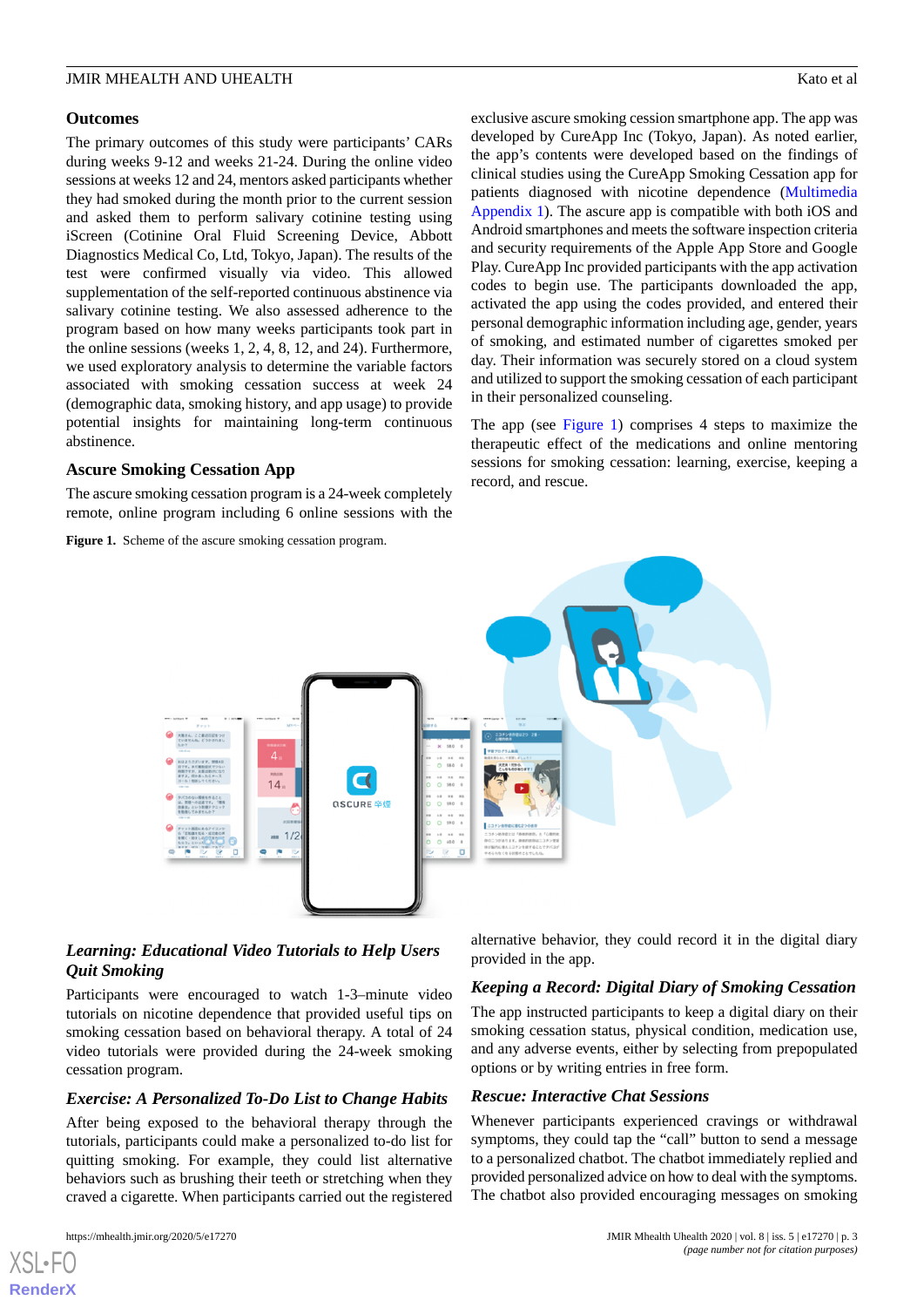cessation to app users to remind the participants of their motivation to quit smoking.

#### **Online Mentoring**

Throughout the 24-week program, 6-8 interactive online sessions with experienced mentors (normally professional nurses or pharmacists) were provided. Participants met with mentors via a web-based counseling system at each planned visit (weeks 1, 2, 4, 8, and 12, as in the standard smoking cessation outpatient program, with an additional session in week 24). During the online sessions, the mentors asked participants about their smoking status and any difficulties they encountered. Participants were also provided with guidance on overcoming psychological dependence. Each online mentor in the ascure program had more than 3 years of experience as a nurse, public health nurse, dietitian, or pharmacist. All instructors joined the Japan Society of Tobacco Control or The Japanese Association of Smoking Control Science and were qualified by either society before their initial mentoring session. In-house training was conducted for 1 month to learn the system for smoking cessation.

#### **Medication**

As part of the program, participants received over-the-counter nicotine patches or nicotine gum as a smoking cessation aid, which was delivered via parcel from a pharmacy (ascure store [former Nihonbashi Smart Clinic], Tokyo, Japan) to their homes. This nicotine replacement treatment was typically used until week 8.

## **Data Collection**

<span id="page-3-0"></span>We collected basic information on each participant via the app, including their age, gender, years of smoking, number of cigarettes smoked per day, and screening of tobacco/nicotine dependence using methods such as the Tobacco Dependence

**Table 1.** Baseline characteristics of the 177 participants.

Screener (TDS) score [[17\]](#page-8-9), Fagerström Test for Nicotine Dependence score [\[18](#page-8-10)], and Kano Test for Social Nicotine Dependence (KTSND) score [\[19](#page-8-11)], the metrics of which focus on their psychological dependence. We also gathered app usage statistics, such as the number of days that participants updated their diaries, number of "call" button presses, and number of educational videos viewed.

#### **Statistical Analysis**

Continuous variables are presented as mean (SD) or median (interquartile range [IQR]), depending on their distribution. Categorical variables are presented as the number (percentage). For the exploratory factor analysis of the predictors of CAR at week 24, we conducted multivariable logistic regression analysis, selecting from among the standardized variables (demographic data, smoking history, and app usage evaluated between weeks 0 and 12), while adjusting for age, gender, and TDS score. In multiple testing, the Bonferroni method was used to adjust the *P* values. *P* values <3.0 x  $10^{-3}$  (0.05 divided by 15) were considered to be significant. There were 36 missing values for the TDS score and 40 missing values each for the Fagerström Test for Nicotine Dependence and KTSND. To address these missing data in the explanatory variables, we used a multiple imputation method. We used the Pearson Chi-square test for subpopulation analysis. All calculations and analyses were performed using *R* software version 3.5.2 (*R* Foundation for Statistical Computing, Vienna, Austria); packages used were 'data.table,' 'stats,' and 'mice'.

# *Results*

## **Baseline Characteristics**

[Table 1](#page-3-0) shows the baseline characteristics of the 177 participants.

| Values    | Range     |
|-----------|-----------|
| 44.6(9.7) | $26 - 63$ |
| 65 (36.7) | N/A       |
| 362(228)  | 20-1260   |
| 16.2(6.4) | $2 - 40$  |
| 22.0(9.8) | $2 - 42$  |
| 1(3)      | $0 - 11$  |
| 8(3)      | $0 - 10$  |
|           |           |

<sup>a</sup>IQR: interquartile range.

<sup>a</sup>TDS: Tobacco Dependence Screener.

#### **Efficacy of the Ascure Program**

Program adherence was 71.8% (127/177) at week 12 and 59.9% (106/177) at week 24. Within the first 4 weeks of the program, 23 people did not book the subsequent online mentoring sessions, and 11 and 16 people, respectively, lost contact with their mentors during the week 4 and week 8 sessions. The biochemically validated CAR during weeks 9-12 was 48.6%

[XSL](http://www.w3.org/Style/XSL)•FO **[RenderX](http://www.renderx.com/)**

(86/177; 95% CI 41.2-56.0; [Table 2](#page-4-0)). At weeks 9-12, 86 people had successfully quit smoking, while 50 people could not be evaluated because they dropped out of the program. The biochemically validated CAR during weeks 21-24 was 47.4% (84/177; 95% CI 40.0-54.8). We confirmed continuous adherence for 84 of the 106 individuals who completed the full 24-week program. Of these, 75 people also succeeded in 1 month of smoking cessation during weeks 9-12, and 9 people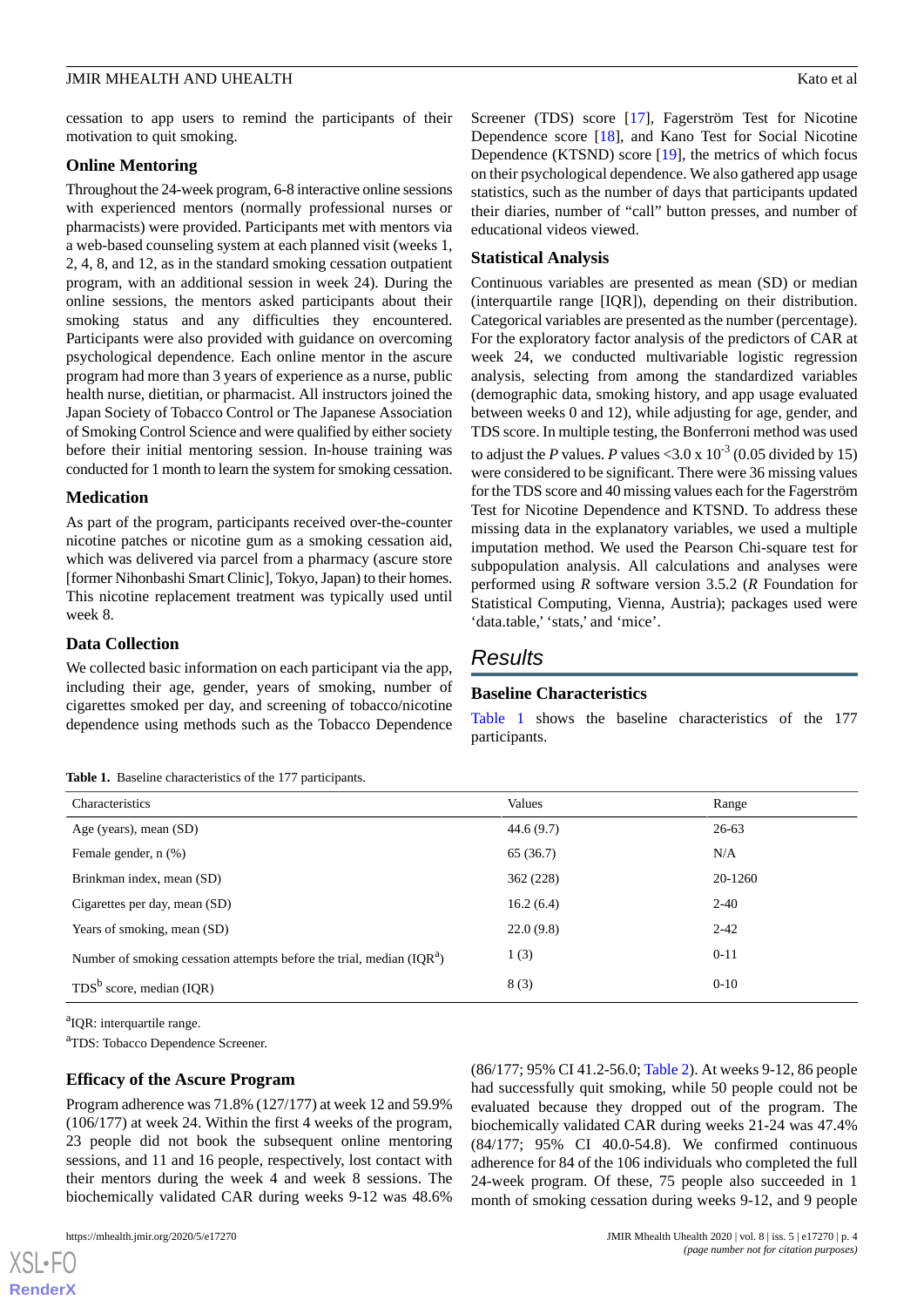who had been counted as unsuccessful at week 12 became successful at week 24. No participants reported adverse events,

including app-related events, during the program other than skin rashes and nausea caused by nicotine patches.

<span id="page-4-0"></span>

|  | Table 2. Efficacy of the ascure program. |  |  |
|--|------------------------------------------|--|--|
|--|------------------------------------------|--|--|

| Measurement          | Efficacy rate, $n$ $(\%)$ | 95% CI        |
|----------------------|---------------------------|---------------|
| $CARa$ at weeks 9-12 | 86 (48.6)                 | 41.2-56.0     |
| CAR at weeks 21-24   | 84 (47.4)                 | $40.0 - 54.8$ |

<sup>a</sup>CAR: continuous abstinence rate.

#### **Predictors of CAR at Weeks 21-24**

Next, we evaluated the predictors of CAR during weeks 21-24 ([Table 3](#page-5-0)). The candidate factors were the demographic variables, smoking history, and app usage. The learning comportment of the app was quantified by the number of educational video tutorials watched. A personalized to-do list to change habits included the number of times environmental triggers were avoided, number of behavioral patterns changed, number of alternative behaviors, and number of instances of assertiveness training. The number of diary entries and reports of poor physical condition reflected the use of the recording function of this app. The use of the interactive chat was measured by the number of "like" button presses and nurse "call" button presses. The multivariable analyses revealed that the number of days participants wrote in their digital diaries and number of educational video tutorials watched during the first 12 weeks were significantly associated with CAR during weeks 21-24.

Moreover, we calculated the CARs at weeks 21-24 separately by subgroups of the number of days that participants wrote in their diaries. Participants who wrote diary entries more than the median number (43 times; range, 0-77 times) during the first half of the program achieved higher CARs (59/88, 67%) than those who did not  $(25/89, 28\%; \chi^1_{177} = 25.39, P < .001)$  when counting dropout as a failure. Even within the group of 106 people who completed all 24 weeks, the subgroup who wrote more diary entries than the median number (62.5 times) had a higher success rate (47/53, 88.7%) compared with those who did not (37/53, 69.8%;  $\chi^1_{106} = 4.65$ , *P*=.03).

Participants who watched educational videos more than the median number (6 times; range, 0-24 times) also had significantly higher CARs (55/86, 64.0% vs. 29/91, 31.8%) when counting dropout as a failure  $(\chi^1_{177} = 16.99, P<.001)$ . However, there was no significant difference between success or failure among people who completed all 24 weeks ( $\chi^1_{177}$  = 2.19, *P*=.14).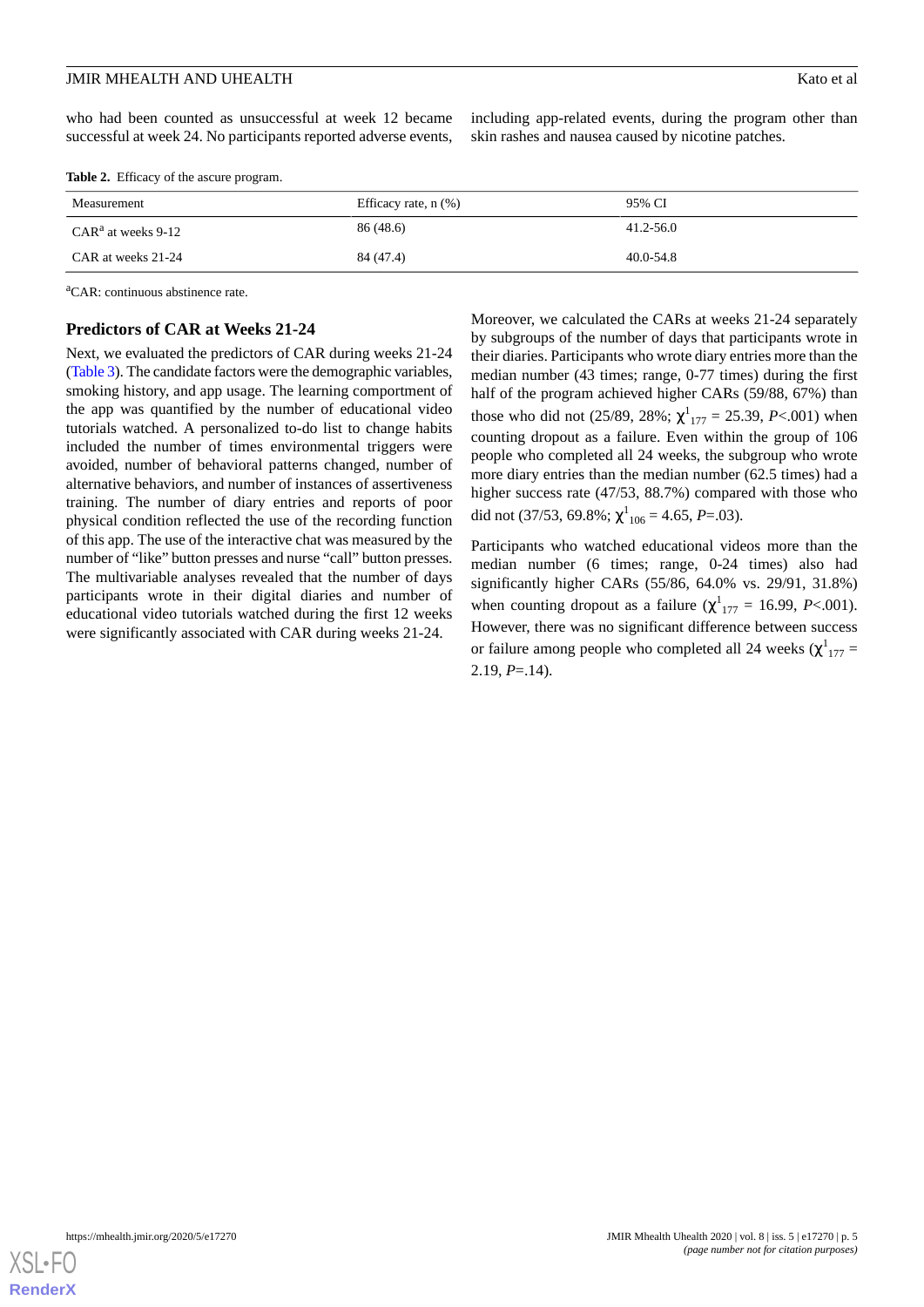<span id="page-5-0"></span>**Table 3.** Results of multivariable logistic regression analysis to determine potential predictors of smoking cessation success at week 24.

|                                | Variable                                                 | Odds ratio | 95% CI          | $P$ value | $AIC^a$ |
|--------------------------------|----------------------------------------------------------|------------|-----------------|-----------|---------|
|                                | Demographic data                                         |            |                 |           |         |
|                                | Age                                                      | 1.577      | 1.159-2.174     | .004      | 239     |
|                                | Sex (male: 0, female: 1)                                 | 0.552      | 0.289-1.039     | .068      | 239     |
|                                | Smoking history <sup>b</sup>                             |            |                 |           |         |
|                                | Years of smoking                                         | 1.405      | 0.840-2.409     | .197      | 239     |
|                                | Number of cigarettes/day                                 | 1.011      | 0.743-1.375     | .944      | 241     |
|                                | Number of smoking cessation attempts<br>before the trial | 0.838      | $0.604 - 1.140$ | .268      | 240     |
|                                | TDS <sup>c</sup>                                         | 0.752      | 0.537-1.036     | .087      | 238     |
|                                | FTND <sup>d</sup>                                        | 0.791      | 0.537-1.081     | .146      | 239     |
|                                | <b>KTSND<sup>e</sup></b>                                 | 0.747      | 0.523-1.043     | .095      | 238     |
| Application usage <sup>f</sup> |                                                          |            |                 |           |         |
|                                | Educational video tutorials watched                      | 2.178      | 1.550-3.126     | < .001    | 219     |
|                                | Times environmental triggers were<br>avoided             | 2.441      | 1.367-5.394     | .011      | 229     |
|                                | Times behavioral patterns were changed                   | 3.184      | 1.550-9.029     | .009      | 226     |
|                                | Alternative behaviors                                    | 2.514      | 1.404-5.922     | .010      | 228     |
|                                | Instances of assertiveness training                      | 1.560      | 1.017-2.896     | .089      | 236     |
|                                | Diary entries                                            | 2.661      | 1.866-3.894     | < 0.001   | 208     |
|                                | Reports of poor physical condition                       | 1.172      | 0.860-1.630     | .320      | 239     |
|                                | "Like" button presses                                    | 1.638      | 1.108-2.673     | .026      | 237     |
|                                | Nurse call button presses                                | 1.510      | 1.059-2.366     | .040      | 235     |

<sup>a</sup>AIC: Akaike information criterion.

<sup>b</sup>Adjusted by age and gender.

<sup>c</sup>TDS: Tobacco Dependence Screener.

<sup>d</sup>FTND: Fagerström Test for Nicotine Dependence.

<sup>e</sup>KTSND: Kano Test for Social Nicotine Dependence.

<sup>f</sup>Adjusted by age, gender, and TDS.

#### **Exploratory Analyses**

As a reference, we reviewed the efficacy of the standard smoking cessation program. There are several differences in the baseline characteristics between the ascure program and the standard program. Compared with the national survey ([Table](#page-6-0) [4\)](#page-6-0), the ascure program participants were relatively young, more often female, and had low dependence, as represented by the Brinkman index.

While only 29.8% (390/1308) of smoking cessation outpatients completed the standard 12-week treatment, ascure participants had a higher program adherence rate of 71.8% (127/177) at week 12 and 59.9% (106/177) even at week 24.

Although the efficacy of the 2 programs cannot be compared directly, both programs measured efficacy with a 1-month CAR

at weeks 9-12. In the case of the outpatient service, the self-reported 1-month continuous abstinence was confirmed by exhaled carbon monoxide concentration (<8 ppm) at the fifth clinical visit.

Among the participants continuing the ascure program until week 12, the CAR at week 12 was 67.7% (86/127; 95% CI 59.4-76.0), whereas the CAR among individuals who completed the 12-week outpatient program was  $82.1\%$  (320/390) [[5\]](#page-7-4). However, in contrast to the 12-week outpatient program, the ascure program assisted participants for up to 24 weeks through the smartphone app. The CAR at weeks 21-24 among people who completed the ascure program was 79.2% (84/106; 95% CI 71.4-87.1). Importantly, when counting dropouts as failures, the CAR of all ascure participants at weeks 9-12 (86/177, 48.6%) was twice that of outpatients in the standardized smoking cessation program (320/1308, 24.5%) [\[5](#page-7-4)].



[XSL](http://www.w3.org/Style/XSL)•FO **[RenderX](http://www.renderx.com/)**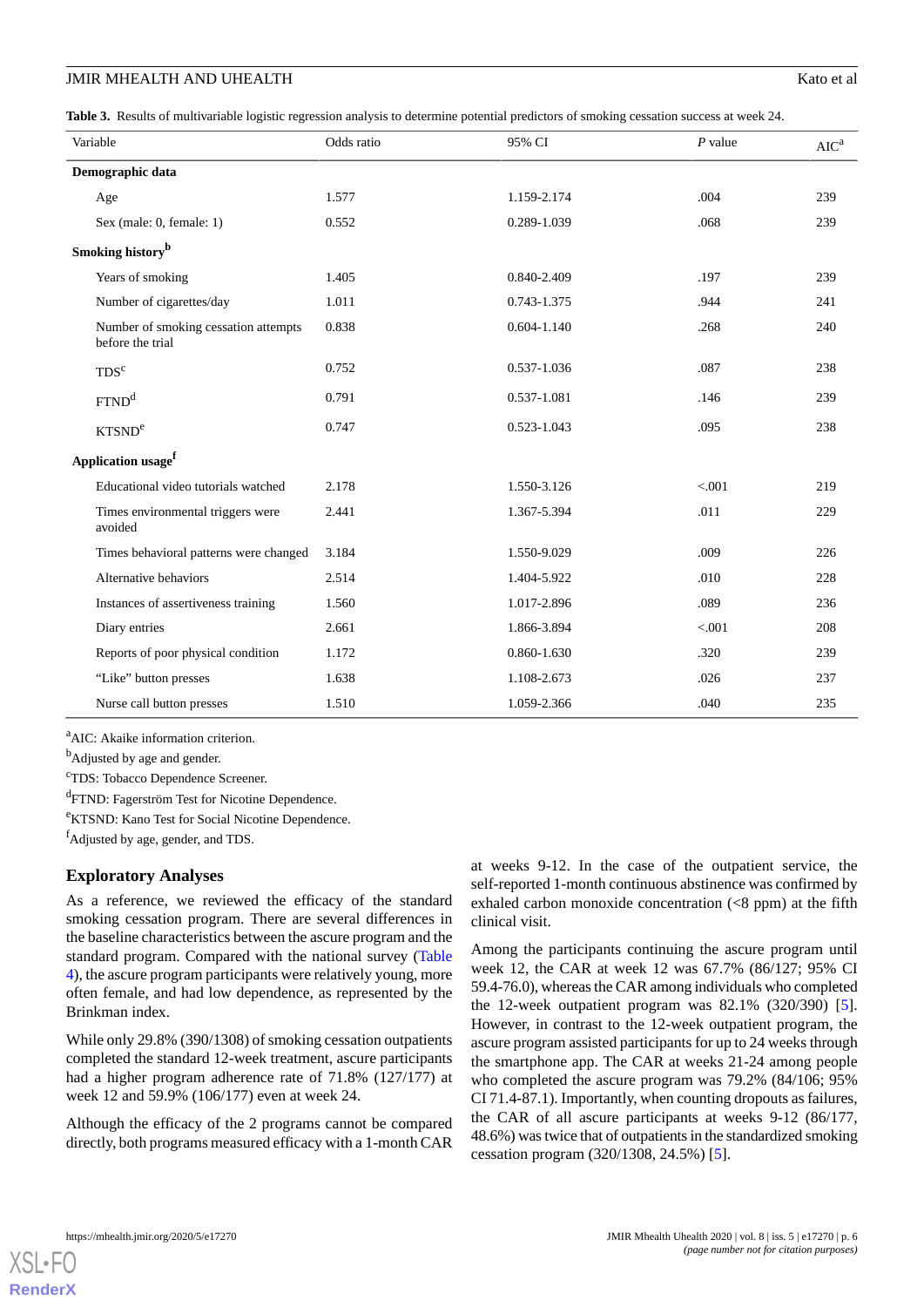#### JMIR MHEALTH AND UHEALTH

<span id="page-6-0"></span>**Table 4.** Baseline characteristics of the participants.

| Kato et al |  |
|------------|--|
|            |  |

| Characteristic                           | Standard program, $n=1308$ | ascure program, $n=177$ |
|------------------------------------------|----------------------------|-------------------------|
| Age (years), mean (SD)                   | 49.0 (14.5)                | 44.6(9.7)               |
| Female sex, $n$ $(\%)$                   | 400(30.6)                  | 65(36.7)                |
| Brinkman index, mean (SD)                | 634.1 (448.3)              | 362 (228)               |
| Cigarettes per day, mean (SD)            | 22.8(10.2)                 | 16.2(6.4)               |
| Years of smoking, mean (SD)              | 27.5(13.4)                 | 22.0(9.8)               |
| $TDSa$ score, median (IQR <sup>b</sup> ) | $8(N/A^c)$                 | 8(3)                    |

<sup>a</sup>TDS, Tobacco Dependence Screener.

<sup>b</sup>IQR: interquartile range.

<sup>c</sup>IQR not reported in the publication.

# *Discussion*

#### **Principal Findings**

This study evaluated the efficacy of the ascure smoking cessation program, which is characterized by online mentoring, a smartphone app, over-the-counter medications, and an extended follow-up period (24 weeks). First, we found that the CAR was 48.6% during weeks 9-12 and 47.5% during weeks 21-24. We also observed high adherence rates: 72% at week 12 and 60% at week 24. Unlike previous reports [[9\]](#page-8-2), CARs did not decrease significantly between weeks 12 and 24. Second, using multivariable logistic regression analysis, we found that the number of days of digital diary entries and number of educational videos watched during the first 12 weeks were significantly associated with the CAR at weeks 21-24. The number of days of digital diary entries was significantly different between people who succeeded or failed in 1-month continuous abstinence at week 24 even when dropouts were excluded.

#### **Comparison With Prior Work**

This study has 3 important findings. First, the ascure smoking cessation program achieved moderately favorable CARs in comparison with the current standard Japanese outpatient program, mainly due to the adherence rate. While only about 30% of participants completed the outpatient program [[5\]](#page-7-4), the completely remote ascure program saw a higher adherence rate, even at week 24. Participants in the ascure program achieved reasonable CARs without face-to-face advice from medical doctors; without taking varenicline, a prescription drug that blocks the pleasant effects of nicotine; and without the need to visit smoking cessation clinics. This program is intended to provide an alternative to the standard program for those who cannot access the standard program, including busy professionals. This program could be convenient for people who do not visit hospitals frequently, who do use a smartphone frequently, and who are familiar with web-conferencing. On the other hand, the outpatient service is a better solution for those who have other serious health problems or have experienced withdrawal symptoms. The differentiating aspects of ascure from other app-based smoking cessation programs in the world include the contents of the app, professional mentoring, and pharmacotherapy. Bricker et al [[20\]](#page-8-12) evaluated a smoking cessation app delivering ACT in 99 adult smokers

 $XS$  • FO **[RenderX](http://www.renderx.com/)** and found that 11% had achieved 30-day point prevalence abstinence in an intent-to-treat (ITT) analysis at the 2-month follow-up. The app assessed by Iacoviello et al  $[16]$  $[16]$  has a series of missions and personalized messages that adhere to the United States Clinical Practice Guideline, and 26.2% of the ITT sample (109/416) reported 30-day abstinence from smoking after 8 weeks. Another study evaluated a comprehensive, multiphase digital smoking cessation program that includes a mobile carbon monoxide breath sensor and text-based human coaching and reported a 30-day point prevalence abstinence of 27.6% (88/319, ITT) [\[21](#page-8-13)]. The outcomes could have been strongly affected by the difference in the country the study was conducted in and ethnicity. Also, the study design, program duration, baseline characteristics, and outcome measurement are not consistent among these programs, including the ascure program. We acknowledge that the huge differences limit the comparability of these programs, but the efficacy of the ascure program is favorable when assessing 1-month smoking cessation success.

Second, proactive use of the smartphone app (eg, keeping a digital diary and watching educational videos) during the first 12 weeks of the program was significantly associated with CARs during weeks 21-24. Keeping a smoking cessation diary is recommended by various Japanese academic societies (eg, the Cardiovascular Society, Lung Cancer Society, Cancer Society, and Respiratory Society) [[22\]](#page-8-14). This study further supports the concept that writing diaries is associated with an increased success rate in smoking cessation. The number of diary entries might reflect an individual's willingness to quit smoking and therefore their commitment to the program. A study comparing two other smartphone-based smoking cessation interventions — SmartQuit and Quit guide — reported that the number of times the application was opened was a significant predictor of smoking cessation  $[23]$  $[23]$ . In addition, another study on the app-based program, Clickotine, also found that the number of weeks with more than 1 interaction in the app was associated with smoking cessation success [[16\]](#page-8-8). Participant engagement has been found to be a consistent predictor of smoking cessation in several programs, and interactivity might be a key factor in improving engagement [\[15](#page-8-7),[16](#page-8-8)[,23](#page-8-15)-[26\]](#page-8-16). The proactive use of a smartphone app as an indicator of patient motivation might be a predictive factor of better outcomes of smoking cessation programs.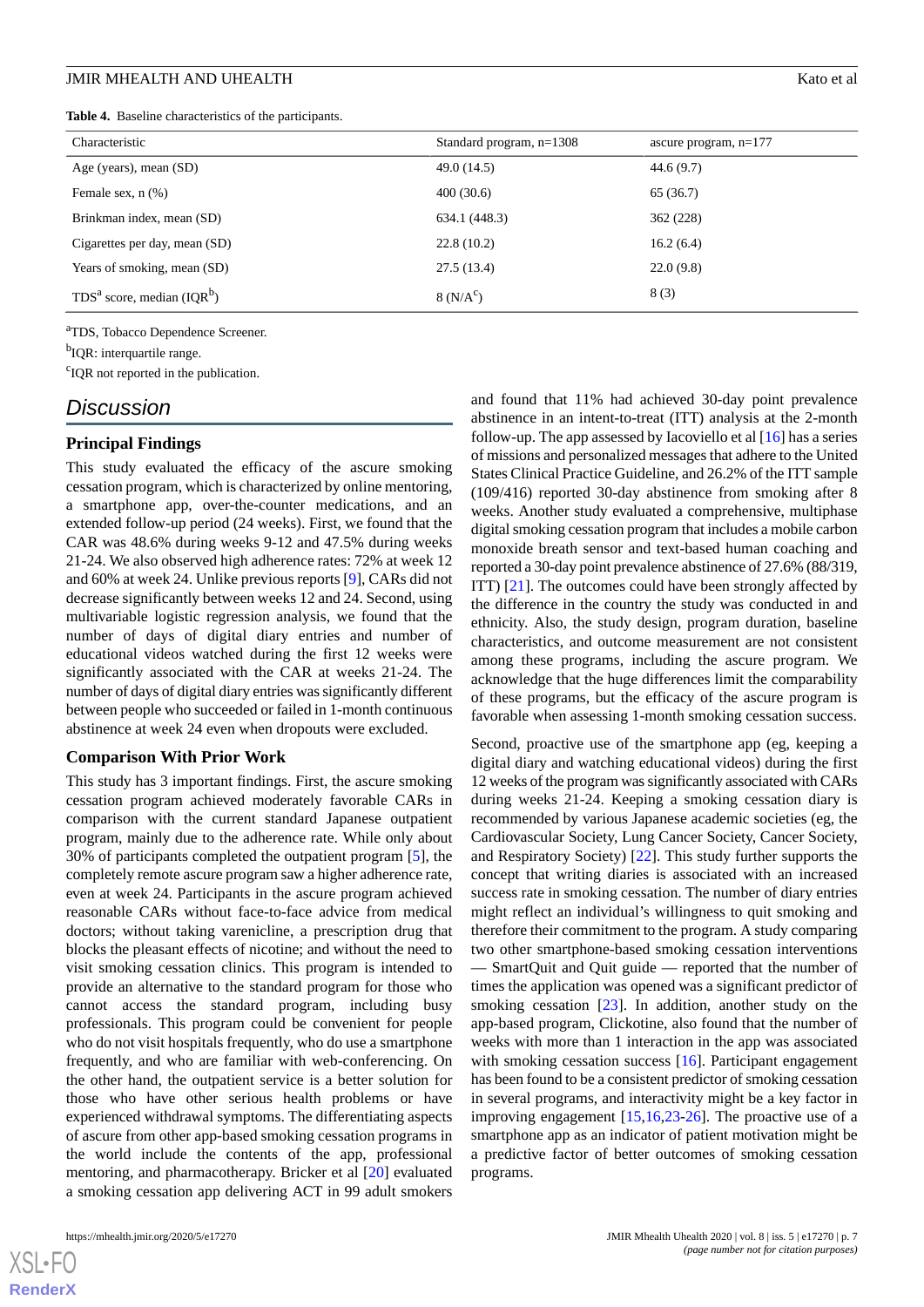Third, the ascure program seemed to attract more relatively young, female participants with low dependence, as represented by the Brinkman index. This may imply that, because of the completely remote aspect of the ascure program, it could recruit people who do not utilize the outpatient service voluntarily.

#### **Strengths and Limitations**

This study was the first to examine the efficacy of a novel smoking cessation program for members of a Japanese health insurance society. We used a biochemically validated smoking status test to assess the efficacy of the program. However, this study has several limitations. First, the absence of a control group is a significant problem when assessing the efficacy of the program. Our finding that a predictor of smoking cessation was the intensive use of the program could merely reflect that motivated patients made more intensive use of the program. Future studies, such as crossover trials with a control group, are necessary to better evaluate the efficacy of the program. Second, several factors could limit the generalizability of the findings: participants' level of motivation to engage in the program,

participants' sociodemographic status (all were members of corporate health insurance societies), and access to technology (ie, smartphones). Third, we evaluated 1-month continuous abstinence (as does the outpatient service in Japan). This limits the comparability with internet-based programs in other countries. Fourth, data on adherence to nicotine patches and the quality of video counseling, which might affect outcomes, were not collected. Finally, it may be necessary to evaluate smoking status even further into the future, such as at week 52 or beyond, to confirm the long-term efficacy of this program.

#### **Conclusion**

The completely remote ascure smoking cessation program achieved favorable smoking cessation success rates while improving accessibility and adherence to a cessation program. Moreover, proactive use of the smartphone app may have contributed to successful smoking cessation over a relatively long period. The combination of internet-based counseling, a smartphone app, and over-the-counter medications might be a viable solution for long-term smoking cessation.

#### **Acknowledgments**

We must thank all staff and participants involved in this program. We would like to thank Editage (www.editage.com) for English language editing. This study was funded by CureApp Inc and the Masason Foundation. The funders of the study had no role in study design, data analysis, data interpretation, or writing of the report. CureApp Inc supported data collection.

#### **Authors' Contributions**

AK and AN conceived the study. AK performed the data analysis, which was reviewed and interpreted by AN, TT, and KS. AK and AN wrote the manuscript, and TT and KS reviewed and commented on the contents. All authors contributed to the preparation of the article and approved the final version. AK and AN had full access to all the data in the study. AN had final responsibility for the decision to submit for publication.

# <span id="page-7-6"></span>**Conflicts of Interest**

AN received consulting fees from CureApp, Inc, Japan. AK and TT are employees of CureApp, Inc, Japan. KS is the founder and a shareholder of CureApp, Inc.

# **Multimedia Appendix 1**

<span id="page-7-0"></span>Interface of the ascure smoking cessation app. [[MP4 File \(MP4 Video\), 21106 KB-Multimedia Appendix 1](https://jmir.org/api/download?alt_name=mhealth_v8i5e17270_app1.mp4&filename=554e57a43a774f9138b8e3d492eaca0c.mp4)]

#### <span id="page-7-1"></span>**References**

- <span id="page-7-2"></span>1. Ikeda N, Inoue M, Iso H, Ikeda S, Satoh T, Noda M, et al. Adult mortality attributable to preventable risk factors for non-communicable diseases and injuries in Japan: a comparative risk assessment. In: PLoS Med. Adult mortality attributable to preventable risk factors for non-communicable diseases and injuries in Japan: a comparative risk assessment. PLoS Med; Jan 2012:e1001160.
- <span id="page-7-3"></span>2. World Health Organization. WHO Report on the Global Tobacco Epidemic, 2017 URL: [http://apps.who.int/iris/bitstream/](http://apps.who.int/iris/bitstream/handle/10665/255874/9789241512824-eng.pdf) [handle/10665/255874/9789241512824-eng.pdf](http://apps.who.int/iris/bitstream/handle/10665/255874/9789241512824-eng.pdf) [accessed 2019-04-19]
- <span id="page-7-4"></span>3. Ikeda N, Saito E, Kondo N, Inoue M, Ikeda S, Satoh T, et al. What has made the population of Japan healthy? The Lancet 2011 Sep;378(9796):1094-1105. [doi: [10.1016/s0140-6736\(11\)61055-6\]](http://dx.doi.org/10.1016/s0140-6736(11)61055-6)
- <span id="page-7-5"></span>4. Igarashi A, Goto R, Suwa K, Yoshikawa R, Ward AJ, Moller J. Cost-Effectiveness Analysis of Smoking Cessation Interventions in Japan Using a Discrete-Event Simulation. Appl Health Econ Health Policy 2016 Feb 23;14(1):77-87 [\[FREE](http://europepmc.org/abstract/MED/26597111) [Full text\]](http://europepmc.org/abstract/MED/26597111) [doi: [10.1007/s40258-015-0204-3](http://dx.doi.org/10.1007/s40258-015-0204-3)] [Medline: [26597111](http://www.ncbi.nlm.nih.gov/entrez/query.fcgi?cmd=Retrieve&db=PubMed&list_uids=26597111&dopt=Abstract)]
- 5. Ministry of Health, Labour and Welfare, Health Service Bureau General Affairs Division. Report on the Efficacy of Smoking Cessation Treatment Based on Nicotine Dependency Management Fee URL: [https://www.mhlw.go.jp/file/](https://www.mhlw.go.jp/file/05-Shingikai-12404000-Hokenkyoku-Iryouka/0000192293.pdf) [05-Shingikai-12404000-Hokenkyoku-Iryouka/0000192293.pdf](https://www.mhlw.go.jp/file/05-Shingikai-12404000-Hokenkyoku-Iryouka/0000192293.pdf) [accessed 2020-04-27]
- 6. Japan Tobacco Inc National survey of the ratio of tobacco smokers. URL: [https://www.jti.co.jp/investors/library/](https://www.jti.co.jp/investors/library/press_releases/2018/0730_01.html) [press\\_releases/2018/0730\\_01.html](https://www.jti.co.jp/investors/library/press_releases/2018/0730_01.html) [accessed 2020-02-24]

[XSL](http://www.w3.org/Style/XSL)•FO **[RenderX](http://www.renderx.com/)**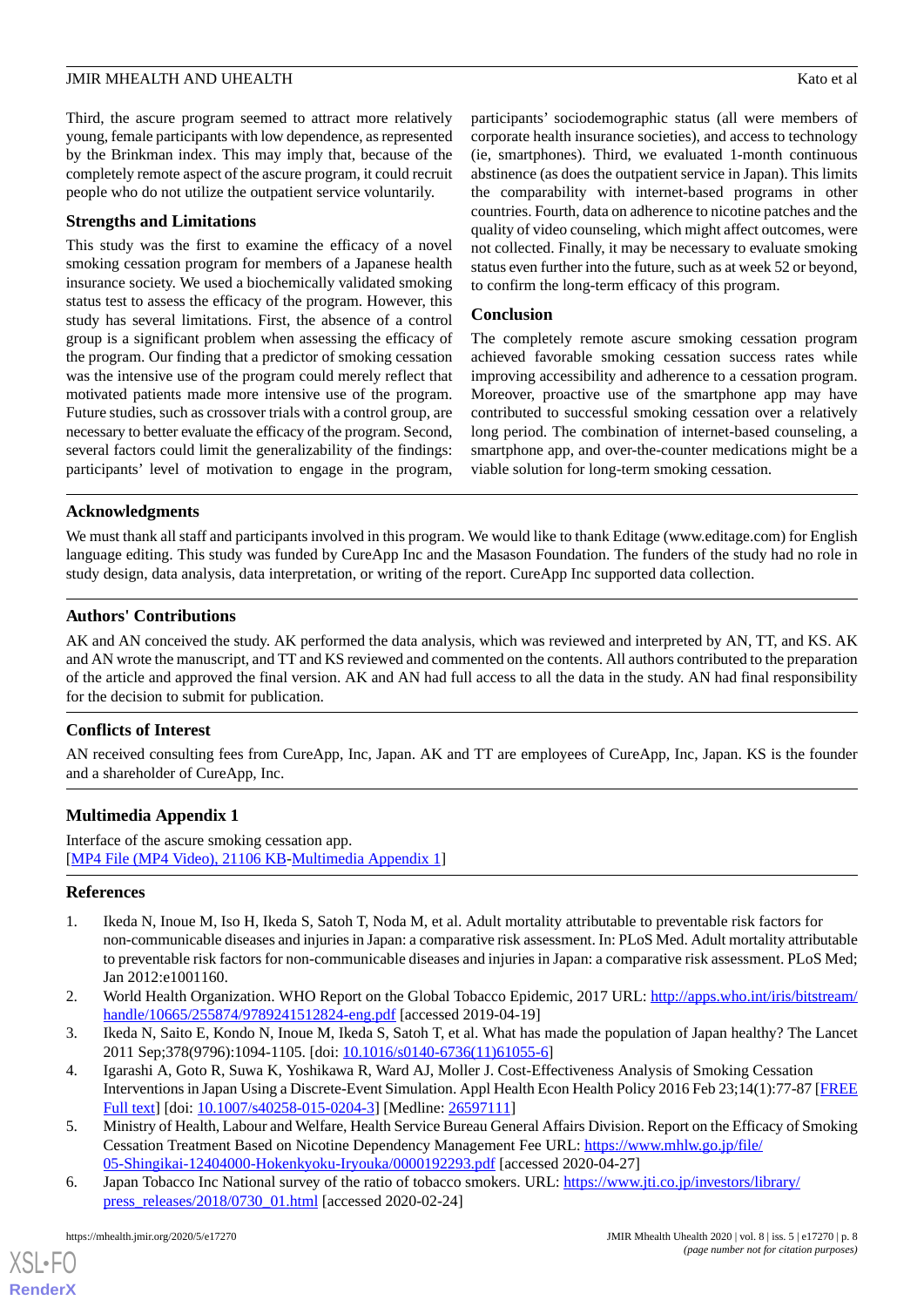- <span id="page-8-0"></span>7. Ministry of Health, Labour and Welfare, National Health and Nutrition Survey. URL: [https://www.mhlw.go.jp/content/](https://www.mhlw.go.jp/content/000451758.pdf) [000451758.pdf](https://www.mhlw.go.jp/content/000451758.pdf) [accessed 2020-02-24]
- <span id="page-8-1"></span>8. Saito E, Inoue M, Tsugane S, Ito H, Matsuo K, Wakai K, Research Group for the Development Evaluation of Cancer Prevention Strategies in Japan. Smoking cessation and subsequent risk of cancer: A pooled analysis of eight population-based cohort studies in Japan. Cancer Epidemiol 2017 Dec;51:98-108. [doi: [10.1016/j.canep.2017.10.013\]](http://dx.doi.org/10.1016/j.canep.2017.10.013) [Medline: [29102692](http://www.ncbi.nlm.nih.gov/entrez/query.fcgi?cmd=Retrieve&db=PubMed&list_uids=29102692&dopt=Abstract)]
- <span id="page-8-2"></span>9. Nakamura M, Oshima A, Fujimoto Y, Maruyama N, Ishibashi T, Reeves KR. Efficacy and tolerability of varenicline, an alpha4beta2 nicotinic acetylcholine receptor partial agonist, in a 12-week, randomized, placebo-controlled, dose-response study with 40-week follow-up for smoking cessation in Japanese smokers. Clin Ther 2007 Jun;29(6):1040-1056. [doi: [10.1016/j.clinthera.2007.06.012\]](http://dx.doi.org/10.1016/j.clinthera.2007.06.012) [Medline: [17692720](http://www.ncbi.nlm.nih.gov/entrez/query.fcgi?cmd=Retrieve&db=PubMed&list_uids=17692720&dopt=Abstract)]
- <span id="page-8-3"></span>10. Masaki K, Tateno H, Kameyama N, Morino E, Watanabe R, Sekine K, et al. Impact of a Novel Smartphone App (CureApp Smoking Cessation) on Nicotine Dependence: Prospective Single-Arm Interventional Pilot Study. JMIR Mhealth Uhealth 2019 Feb 19;7(2):e12694 [\[FREE Full text](https://mhealth.jmir.org/2019/2/e12694/)] [doi: [10.2196/12694\]](http://dx.doi.org/10.2196/12694) [Medline: [30777848\]](http://www.ncbi.nlm.nih.gov/entrez/query.fcgi?cmd=Retrieve&db=PubMed&list_uids=30777848&dopt=Abstract)
- <span id="page-8-4"></span>11. Nomura A, Tanigawa T, Muto T, Oga T, Fukushima Y, Kiyosue A, et al. Clinical Efficacy of Telemedicine Compared to Face-to-Face Clinic Visits for Smoking Cessation: Multicenter Open-Label Randomized Controlled Noninferiority Trial. J Med Internet Res 2019 Apr 26;21(4):e13520 [[FREE Full text](https://www.jmir.org/2019/4/e13520/)] [doi: [10.2196/13520\]](http://dx.doi.org/10.2196/13520) [Medline: [30982776\]](http://www.ncbi.nlm.nih.gov/entrez/query.fcgi?cmd=Retrieve&db=PubMed&list_uids=30982776&dopt=Abstract)
- <span id="page-8-5"></span>12. Masaki K, Tateno H, Nomura A, Muto T, Suzuki S, Satake K, et al. A randomized controlled trial of a smoking cessation smartphone application with a carbon monoxide checker. NPJ Digit Med 2020;3(1):35 [[FREE Full text](http://europepmc.org/abstract/MED/32195370)] [doi: [10.1038/s41746-020-0243-5\]](http://dx.doi.org/10.1038/s41746-020-0243-5) [Medline: [32195370](http://www.ncbi.nlm.nih.gov/entrez/query.fcgi?cmd=Retrieve&db=PubMed&list_uids=32195370&dopt=Abstract)]
- <span id="page-8-6"></span>13. Abroms LC, Lee Westmaas J, Bontemps-Jones J, Ramani R, Mellerson J. A content analysis of popular smartphone apps for smoking cessation. Am J Prev Med 2013 Dec;45(6):732-736 [[FREE Full text\]](http://europepmc.org/abstract/MED/24237915) [doi: [10.1016/j.amepre.2013.07.008\]](http://dx.doi.org/10.1016/j.amepre.2013.07.008) [Medline: [24237915](http://www.ncbi.nlm.nih.gov/entrez/query.fcgi?cmd=Retrieve&db=PubMed&list_uids=24237915&dopt=Abstract)]
- <span id="page-8-7"></span>14. Haskins BL, Lesperance D, Gibbons P, Boudreaux ED. A systematic review of smartphone applications for smoking cessation. Transl Behav Med 2017 Jun 19;7(2):292-299 [[FREE Full text](http://europepmc.org/abstract/MED/28527027)] [doi: [10.1007/s13142-017-0492-2\]](http://dx.doi.org/10.1007/s13142-017-0492-2) [Medline: [28527027](http://www.ncbi.nlm.nih.gov/entrez/query.fcgi?cmd=Retrieve&db=PubMed&list_uids=28527027&dopt=Abstract)]
- <span id="page-8-8"></span>15. Heffner JL, Vilardaga R, Mercer LD, Kientz JA, Bricker JB. Feature-level analysis of a novel smartphone application for smoking cessation. Am J Drug Alcohol Abuse 2015 Jan 14;41(1):68-73 [\[FREE Full text\]](http://europepmc.org/abstract/MED/25397860) [doi: [10.3109/00952990.2014.977486\]](http://dx.doi.org/10.3109/00952990.2014.977486) [Medline: [25397860\]](http://www.ncbi.nlm.nih.gov/entrez/query.fcgi?cmd=Retrieve&db=PubMed&list_uids=25397860&dopt=Abstract)
- <span id="page-8-9"></span>16. Iacoviello BM, Steinerman JR, Klein DB, Silver TL, Berger AG, Luo SX, et al. Clickotine, A Personalized Smartphone App for Smoking Cessation: Initial Evaluation. JMIR Mhealth Uhealth 2017 Apr 25;5(4):e56 [[FREE Full text](https://mhealth.jmir.org/2017/4/e56/)] [doi: [10.2196/mhealth.7226](http://dx.doi.org/10.2196/mhealth.7226)] [Medline: [28442453](http://www.ncbi.nlm.nih.gov/entrez/query.fcgi?cmd=Retrieve&db=PubMed&list_uids=28442453&dopt=Abstract)]
- <span id="page-8-10"></span>17. Kawakami N, Takatsuka N, Inaba S, Shimizu H. Development of a screening questionnaire for tobacco/nicotine dependence according to Icd-10, Dsm-III-r, And Dsm-IV. Addictive Behaviors 1999 Mar;24(2):155-166. [doi: [10.1016/s0306-4603\(98\)00127-0](http://dx.doi.org/10.1016/s0306-4603(98)00127-0)]
- <span id="page-8-12"></span><span id="page-8-11"></span>18. Heatherton T, Kozlowski L, Frecker R, Fagerström KO. The Fagerström Test for Nicotine Dependence: a revision of the Fagerström Tolerance Questionnaire. Br J Addict 1991 Sep;86(9):1119-1127. [doi: [10.1111/j.1360-0443.1991.tb01879.x](http://dx.doi.org/10.1111/j.1360-0443.1991.tb01879.x)] [Medline: [1932883\]](http://www.ncbi.nlm.nih.gov/entrez/query.fcgi?cmd=Retrieve&db=PubMed&list_uids=1932883&dopt=Abstract)
- <span id="page-8-13"></span>19. Otani T, Yoshii C, Kano M, Kitada M, Inagaki K, Kurioka N, et al. Validity and reliability of Kano Test for Social Nicotine Dependence. Ann Epidemiol 2009 Nov;19(11):815-822. [doi: [10.1016/j.annepidem.2009.03.016](http://dx.doi.org/10.1016/j.annepidem.2009.03.016)] [Medline: [19457683](http://www.ncbi.nlm.nih.gov/entrez/query.fcgi?cmd=Retrieve&db=PubMed&list_uids=19457683&dopt=Abstract)]
- <span id="page-8-14"></span>20. Bricker JB, Copeland W, Mull KE, Zeng EY, Watson NL, Akioka KJ, et al. Single-arm trial of the second version of an acceptance & commitment therapy smartphone application for smoking cessation. Drug Alcohol Depend 2017 Jan 01;170:37-42 [\[FREE Full text\]](http://europepmc.org/abstract/MED/27870987) [doi: [10.1016/j.drugalcdep.2016.10.029](http://dx.doi.org/10.1016/j.drugalcdep.2016.10.029)] [Medline: [27870987](http://www.ncbi.nlm.nih.gov/entrez/query.fcgi?cmd=Retrieve&db=PubMed&list_uids=27870987&dopt=Abstract)]
- <span id="page-8-15"></span>21. Marler JD, Fujii CA, Utley DS, Tesfamariam LJ, Galanko JA, Patrick H. Initial Assessment of a Comprehensive Digital Smoking Cessation Program That Incorporates a Mobile App, Breath Sensor, and Coaching: Cohort Study. JMIR Mhealth Uhealth 2019 Feb 04;7(2):e12609 [\[FREE Full text\]](https://mhealth.jmir.org/2019/2/e12609/) [doi: [10.2196/12609](http://dx.doi.org/10.2196/12609)] [Medline: [30670372\]](http://www.ncbi.nlm.nih.gov/entrez/query.fcgi?cmd=Retrieve&db=PubMed&list_uids=30670372&dopt=Abstract)
- 22. Cardiovascular Society, Lung Cancer Society, Cancer Society, and the Respiratory Society. The standard protocol for smoking cessation treatment, 6th edition URL: [http://www.j-circ.or.jp/kinen/anti\\_smoke\\_std/pdf/anti\\_smoke\\_std\\_rev6.pdf](http://www.j-circ.or.jp/kinen/anti_smoke_std/pdf/anti_smoke_std_rev6.pdf) [accessed 2019-04-19]
- <span id="page-8-16"></span>23. Bricker JB, Mull KE, Kientz JA, Vilardaga R, Mercer LD, Akioka KJ, et al. Randomized, controlled pilot trial of a smartphone app for smoking cessation using acceptance and commitment therapy. Drug Alcohol Depend 2014 Oct 01;143:87-94 [\[FREE](http://europepmc.org/abstract/MED/25085225) [Full text\]](http://europepmc.org/abstract/MED/25085225) [doi: [10.1016/j.drugalcdep.2014.07.006\]](http://dx.doi.org/10.1016/j.drugalcdep.2014.07.006) [Medline: [25085225](http://www.ncbi.nlm.nih.gov/entrez/query.fcgi?cmd=Retrieve&db=PubMed&list_uids=25085225&dopt=Abstract)]
- 24. Civljak M, Sheikh A, Stead LF, Car J. Internet-based interventions for smoking cessation. Cochrane Database Syst Rev 2010 Sep 08(9):CD007078. [doi: [10.1002/14651858.CD007078.pub3](http://dx.doi.org/10.1002/14651858.CD007078.pub3)] [Medline: [20824856](http://www.ncbi.nlm.nih.gov/entrez/query.fcgi?cmd=Retrieve&db=PubMed&list_uids=20824856&dopt=Abstract)]
- 25. Shahab L, McEwen A. Online support for smoking cessation: a systematic review of the literature. Addiction 2009 Nov;104(11):1792-1804. [doi: [10.1111/j.1360-0443.2009.02710.x\]](http://dx.doi.org/10.1111/j.1360-0443.2009.02710.x) [Medline: [19832783\]](http://www.ncbi.nlm.nih.gov/entrez/query.fcgi?cmd=Retrieve&db=PubMed&list_uids=19832783&dopt=Abstract)
- 26. Whittaker R, Merry S, Dorey E, Maddison R. A development and evaluation process for mHealth interventions: examples from New Zealand. J Health Commun 2012 May 02;17 Suppl 1(sup1):11-21. [doi: [10.1080/10810730.2011.649103\]](http://dx.doi.org/10.1080/10810730.2011.649103) [Medline: [22548594](http://www.ncbi.nlm.nih.gov/entrez/query.fcgi?cmd=Retrieve&db=PubMed&list_uids=22548594&dopt=Abstract)]

[XSL](http://www.w3.org/Style/XSL)•FO **[RenderX](http://www.renderx.com/)**